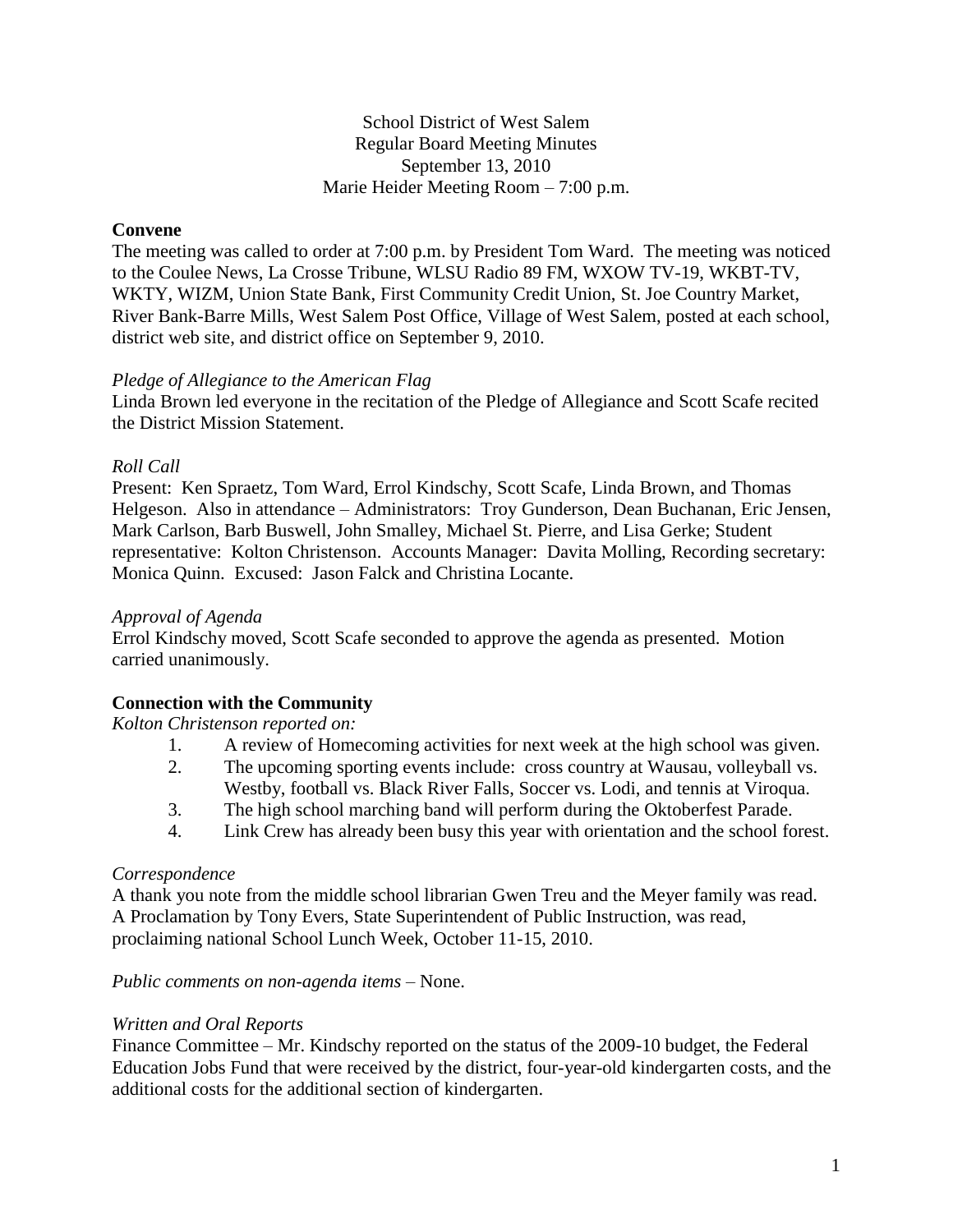School Forest Advisory Committee – Mr. Scafe reported that the committee was planning for the Open Forest event on September 18, 2010.

The four-year-old kindergarten report and Administrator reports were reviewed by the Board.

# **Consent Agenda**

Mrs. Brown moved, Mr. Helgeson seconded to approve the minutes of the Special Board Meeting of August 19, 2010, and the invoices to be paid. Motion carried unanimously

## **Discussion/Action Items:**

Mr. Kindschy moved, Mr. Scafe seconded to accept the following donations:

- 1. The middle school received a check from Target's Take Charge of Education.
- 2. The elementary school LMC received books from Bob Arceo, Teresa Newton & family, and Dawn Crow.
- 3. The OEC received monetary donations from Chad and Lisa Waldenberger, and Waldenberger Poured Walls.
- 4. The high school Link Crew received a donation from Mount'n Scenery.

5. The Union State Bank donated to the elementary school Back to School Supply Fund. Motion carried unanimously.

Mrs. Brown moved and Mr. Scafe seconded to name Mr. Ward as the temporary member and chairperson of the Policy Committee in Mr. Spraetz's absence. Motion carried unanimously.

Mr. Carlson gave an update on the high school schedule and the activities that will be happening during September.

Mr. Kindschy moved, Mr. Scafe seconded to accept the resignations for JV boys' basketball coach, Justin Running and gymnastics coach, Amy Dupont Zwicker. Motion carried unanimously.

Mrs. Brown moved, Mr. Scafe seconded to approve the co-curricular recommendations: elementary school unit leaders--Gayle Lassen, Mary Hundt, Jan Mattson, Laura Wagner, Cheryl Kammel, Jacki Hickey, Rita Schwartz, Melissa Olson, Kathy Stachowski, and Teri Lassig/Heidi Schiefelbein (shared position); 5th grade choir, Lisa Jones; Council of Kids, Mary Czajka and Martha Burdick; After School Art, Angie Hemker and Danielle Tsukano; Destination Imagination, Angie Hemker and Heidi Ebert; high school fall cheerleading volunteer coaches Kayla Wegner and Brittney Ammerman. Motion carried unanimously.

The District Employee Handbook will be discussed at the next meeting.

Strategic Planning:

Mr. Kindschy moved, Mrs. Brown seconded to create a survey to gather input. Motion carried unanimously.